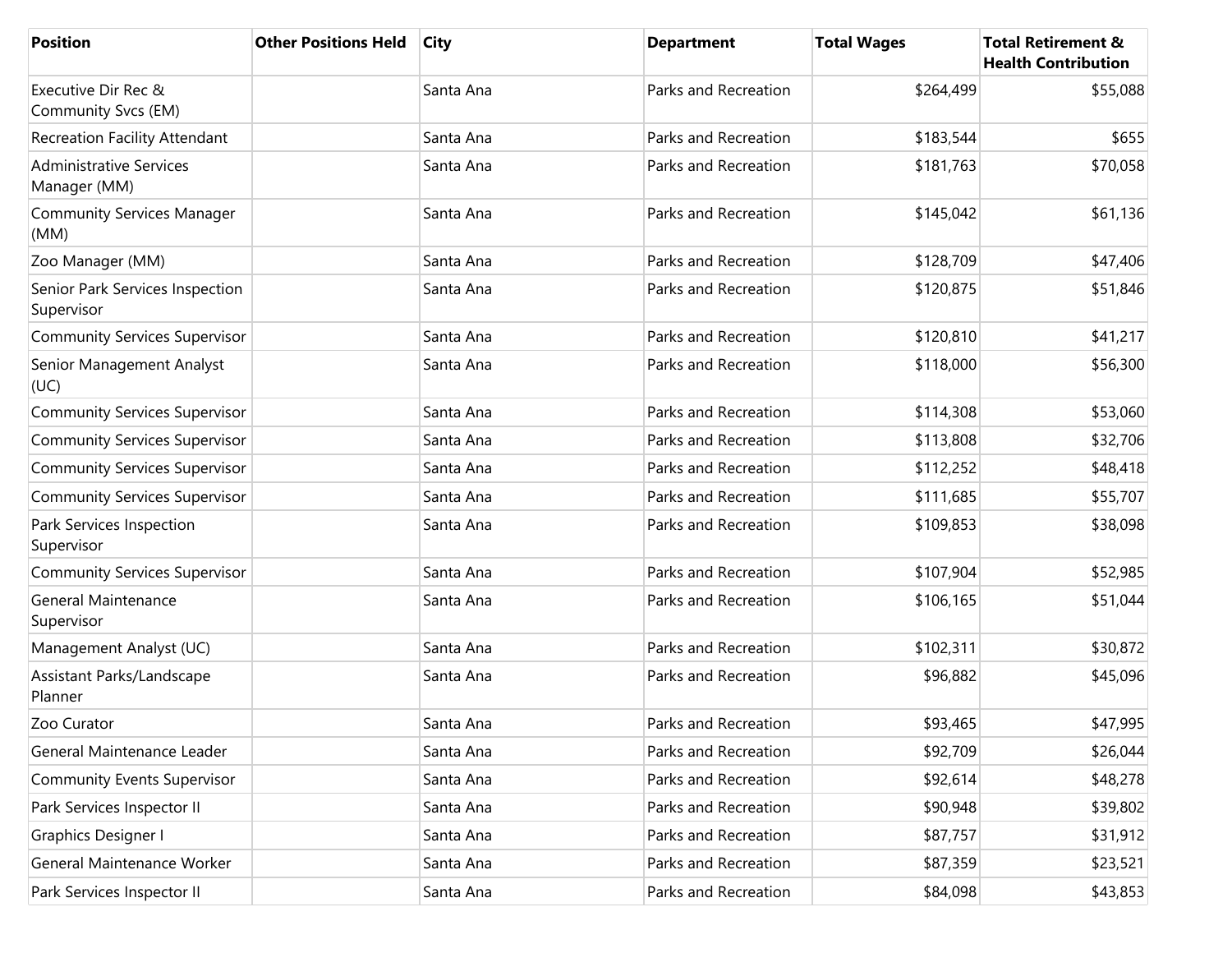| <b>Recreation Program</b><br>Coordinator             | Santa Ana | Parks and Recreation | \$82,583 | \$16,866 |
|------------------------------------------------------|-----------|----------------------|----------|----------|
| Senior Accounting Assistant                          | Santa Ana | Parks and Recreation | \$77,452 | \$32,215 |
| Senior Accounting Assistant                          | Santa Ana | Parks and Recreation | \$74,580 | \$31,530 |
| Zoo Keeper II                                        | Santa Ana | Parks and Recreation | \$70,491 | \$37,149 |
| <b>Accounting Assistant</b>                          | Santa Ana | Parks and Recreation | \$69,067 | \$37,930 |
| General Maintenance Worker                           | Santa Ana | Parks and Recreation | \$68,261 | \$34,473 |
| Recreation Program<br>Coordinator                    | Santa Ana | Parks and Recreation | \$65,967 | \$22,549 |
| General Maintenance Worker                           | Santa Ana | Parks and Recreation | \$65,199 | \$22,379 |
| Zoo Education Specialist                             | Santa Ana | Parks and Recreation | \$63,472 | \$22,097 |
| Zoo Keeper I                                         | Santa Ana | Parks and Recreation | \$59,937 | \$26,662 |
| Zoo Keeper I                                         | Santa Ana | Parks and Recreation | \$59,932 | \$26,724 |
| Zoo Keeper I                                         | Santa Ana | Parks and Recreation | \$59,692 | \$26,662 |
| <b>Recreation Leader</b>                             | Santa Ana | Parks and Recreation | \$58,052 | \$37,279 |
| Executive Dir of Parks, Rec &<br>Community Svcs (EM) | Santa Ana | Parks and Recreation | \$56,384 | \$0      |
| <b>Recreation Leader</b>                             | Santa Ana | Parks and Recreation | \$54,602 | \$24,325 |
| <b>Recreation Leader</b>                             | Santa Ana | Parks and Recreation | \$53,586 | \$37,774 |
| General Maintenance Worker                           | Santa Ana | Parks and Recreation | \$52,848 | \$33,137 |
| <b>Recreation Leader</b>                             | Santa Ana | Parks and Recreation | \$52,247 | \$36,237 |
| Zoo Keeper I                                         | Santa Ana | Parks and Recreation | \$51,861 | \$15,623 |
| <b>Recreation Leader</b>                             | Santa Ana | Parks and Recreation | \$50,681 | \$23,980 |
| Zoo Keeper I                                         | Santa Ana | Parks and Recreation | \$48,823 | \$19,253 |
| Zoo Keeper I                                         | Santa Ana | Parks and Recreation | \$42,804 | \$18,240 |
| <b>Recreation Leader</b>                             | Santa Ana | Parks and Recreation | \$39,619 | \$14,135 |
| Executive Dir of Parks, Rec &<br>Community Svcs (EM) | Santa Ana | Parks and Recreation | \$32,191 | \$8,276  |
| Maintenance Assistant                                | Santa Ana | Parks and Recreation | \$29,839 | \$10,718 |
| Administrative Aide                                  | Santa Ana | Parks and Recreation | \$29,104 | \$1,091  |
| Park Maintenance Aide                                | Santa Ana | Parks and Recreation | \$28,731 | \$14,282 |
| Administrative Aide                                  | Santa Ana | Parks and Recreation | \$26,441 | \$984    |
| Senior Clerical Aide                                 | Santa Ana | Parks and Recreation | \$25,128 | \$942    |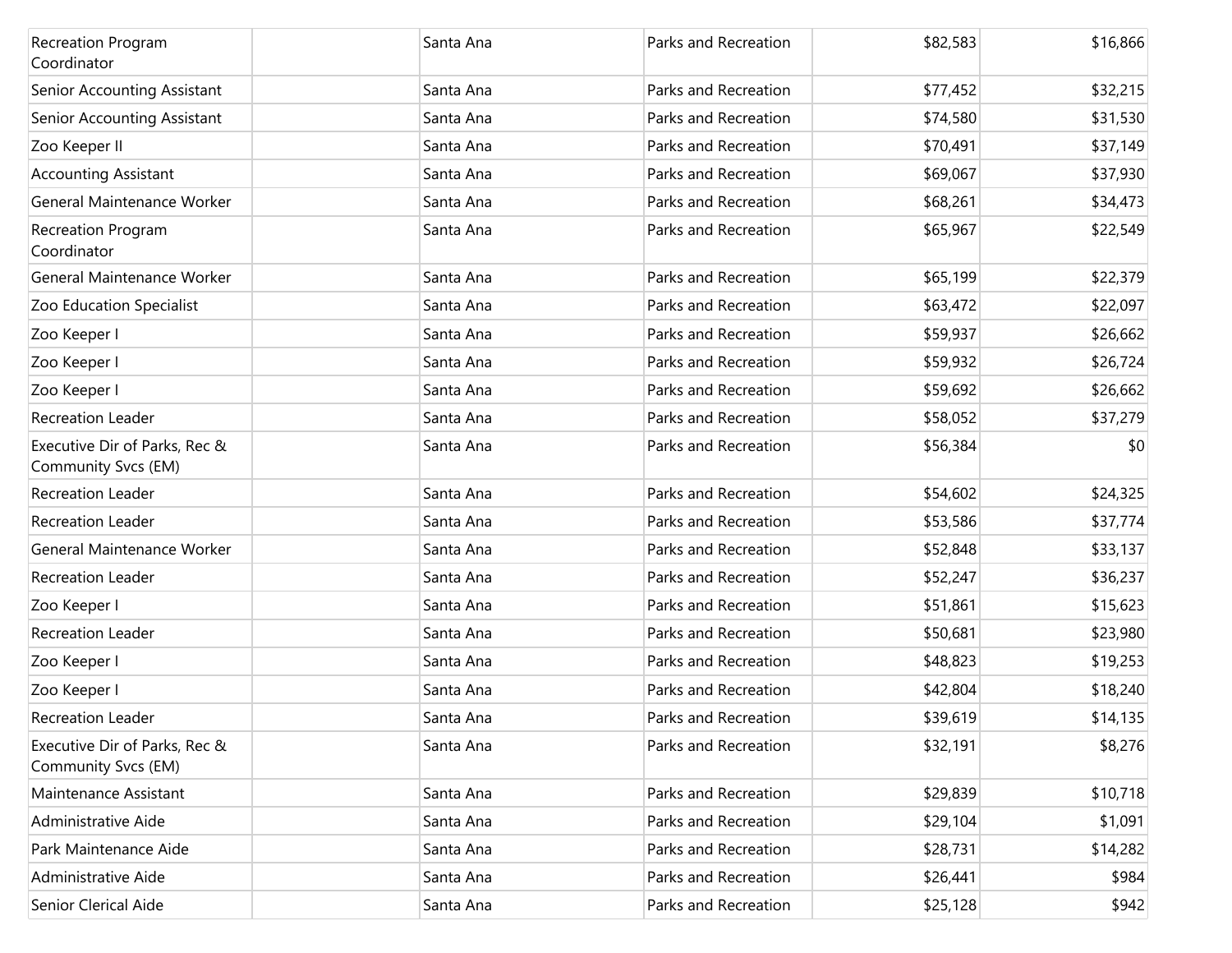| <b>Community Center Aide</b>  | Santa Ana | Parks and Recreation | \$23,447 | \$879   |
|-------------------------------|-----------|----------------------|----------|---------|
| Recreation Facility Attendant | Santa Ana | Parks and Recreation | \$23,067 | \$826   |
| Maintenance Assistant         | Santa Ana | Parks and Recreation | \$23,020 | \$6,665 |
| Administrative Aide           | Santa Ana | Parks and Recreation | \$22,751 | \$847   |
| Community Center Aide         | Santa Ana | Parks and Recreation | \$21,808 | \$812   |
| Administrative Aide           | Santa Ana | Parks and Recreation | \$21,492 | \$783   |
| <b>Community Center Aide</b>  | Santa Ana | Parks and Recreation | \$20,966 | \$778   |
| <b>Community Center Aide</b>  | Santa Ana | Parks and Recreation | \$20,845 | \$4,579 |
| Account Clerk I               | Santa Ana | Parks and Recreation | \$20,760 | \$779   |
| Account Clerk I               | Santa Ana | Parks and Recreation | \$20,680 | \$776   |
| Program Coordinator           | Santa Ana | Parks and Recreation | \$20,415 | \$757   |
| Park Maintenance Assistant    | Santa Ana | Parks and Recreation | \$20,030 | \$703   |
| Program Coordinator           | Santa Ana | Parks and Recreation | \$19,808 | \$735   |
| Park Maintenance Assistant    | Santa Ana | Parks and Recreation | \$19,691 | \$686   |
| Senior Clerical Aide          | Santa Ana | Parks and Recreation | \$19,542 | \$4,463 |
| Park Maintenance Assistant    | Santa Ana | Parks and Recreation | \$19,500 | \$731   |
| Park Maintenance Assistant    | Santa Ana | Parks and Recreation | \$19,191 | \$683   |
| Senior Clerical Aide          | Santa Ana | Parks and Recreation | \$19,188 | \$710   |
| Program Coordinator           | Santa Ana | Parks and Recreation | \$19,064 | \$715   |
| Program Coordinator           | Santa Ana | Parks and Recreation | \$19,033 | \$714   |
| Recreation Facility Attendant | Santa Ana | Parks and Recreation | \$19,021 | \$700   |
| Recreation Facility Attendant | Santa Ana | Parks and Recreation | \$18,943 | \$697   |
| Park Maintenance Assistant    | Santa Ana | Parks and Recreation | \$18,941 | \$710   |
| <b>Community Center Aide</b>  | Santa Ana | Parks and Recreation | \$18,828 | \$700   |
| Senior Clerical Aide          | Santa Ana | Parks and Recreation | \$18,739 | \$689   |
| Park Maintenance Assistant    | Santa Ana | Parks and Recreation | \$18,721 | \$702   |
| Senior Clerical Aide          | Santa Ana | Parks and Recreation | \$18,713 | \$3,938 |
| <b>Community Center Aide</b>  | Santa Ana | Parks and Recreation | \$18,697 | \$638   |
| Recreation Facility Attendant | Santa Ana | Parks and Recreation | \$18,582 | \$674   |
| Park Maintenance Assistant    | Santa Ana | Parks and Recreation | \$18,572 | \$678   |
| Program Coordinator           | Santa Ana | Parks and Recreation | \$18,529 | \$690   |
| Recreation Facility Attendant | Santa Ana | Parks and Recreation | \$18,245 | \$1,007 |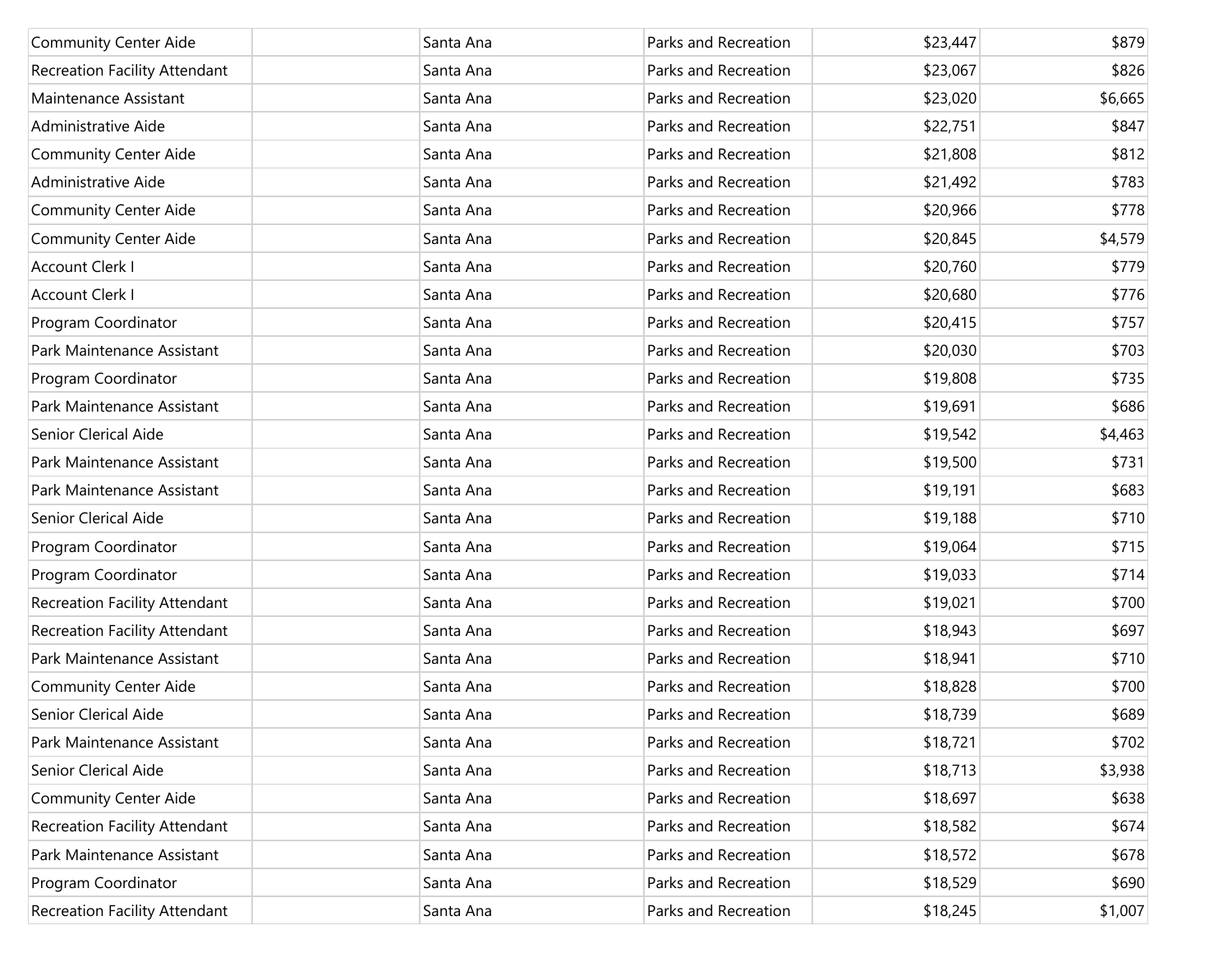| Program Coordinator                  | Santa Ana | Parks and Recreation | \$17,919 | \$672   |
|--------------------------------------|-----------|----------------------|----------|---------|
| Community Center Aide                | Santa Ana | Parks and Recreation | \$17,902 | \$3,831 |
| Park Maintenance Assistant           | Santa Ana | Parks and Recreation | \$17,803 | \$647   |
| Recreation Facility Attendant        | Santa Ana | Parks and Recreation | \$17,742 | \$923   |
| Recreation Facility Attendant        | Santa Ana | Parks and Recreation | \$17,742 | \$644   |
| Sr. Maintenance Worker               | Santa Ana | Parks and Recreation | \$17,685 | \$663   |
| <b>Recreation Facility Attendant</b> | Santa Ana | Parks and Recreation | \$17,434 | \$592   |
| Senior Clerical Aide                 | Santa Ana | Parks and Recreation | \$17,358 | \$646   |
| Community Center Aide                | Santa Ana | Parks and Recreation | \$17,340 | \$635   |
| Program Coordinator                  | Santa Ana | Parks and Recreation | \$17,314 | \$624   |
| Senior Clerical Aide                 | Santa Ana | Parks and Recreation | \$17,293 | \$641   |
| Park Maintenance Assistant           | Santa Ana | Parks and Recreation | \$17,203 | \$609   |
| <b>Recreation Facility Attendant</b> | Santa Ana | Parks and Recreation | \$17,149 | \$616   |
| Senior Clerical Aide                 | Santa Ana | Parks and Recreation | \$17,128 | \$642   |
| <b>Recreation Facility Attendant</b> | Santa Ana | Parks and Recreation | \$17,127 | \$605   |
| Recreation Facility Attendant        | Santa Ana | Parks and Recreation | \$16,887 | \$629   |
| Recreation Facility Attendant        | Santa Ana | Parks and Recreation | \$16,762 | \$626   |
| Program Coordinator                  | Santa Ana | Parks and Recreation | \$16,732 | \$627   |
| Park Maintenance Assistant           | Santa Ana | Parks and Recreation | \$16,504 | \$619   |
| Program Coordinator                  | Santa Ana | Parks and Recreation | \$16,501 | \$619   |
| Park Maintenance Assistant           | Santa Ana | Parks and Recreation | \$16,384 | \$614   |
| Park Maintenance Assistant           | Santa Ana | Parks and Recreation | \$16,304 | \$623   |
| Program Coordinator                  | Santa Ana | Parks and Recreation | \$16,147 | \$599   |
| <b>Recreation Facility Attendant</b> | Santa Ana | Parks and Recreation | \$16,106 | \$597   |
| Senior Program Leader                | Santa Ana | Parks and Recreation | \$15,984 | \$575   |
| Administrative Aide                  | Santa Ana | Parks and Recreation | \$15,941 | \$587   |
| <b>Recreation Facility Attendant</b> | Santa Ana | Parks and Recreation | \$15,902 | \$591   |
| <b>Recreation Facility Attendant</b> | Santa Ana | Parks and Recreation | \$15,754 | \$577   |
| Recreation Facility Attendant        | Santa Ana | Parks and Recreation | \$15,699 | \$555   |
| Senior Program Leader                | Santa Ana | Parks and Recreation | \$15,403 | \$572   |
| Senior Program Leader                | Santa Ana | Parks and Recreation | \$15,310 | \$1,056 |
| <b>Recreation Facility Attendant</b> | Santa Ana | Parks and Recreation | \$15,278 | \$561   |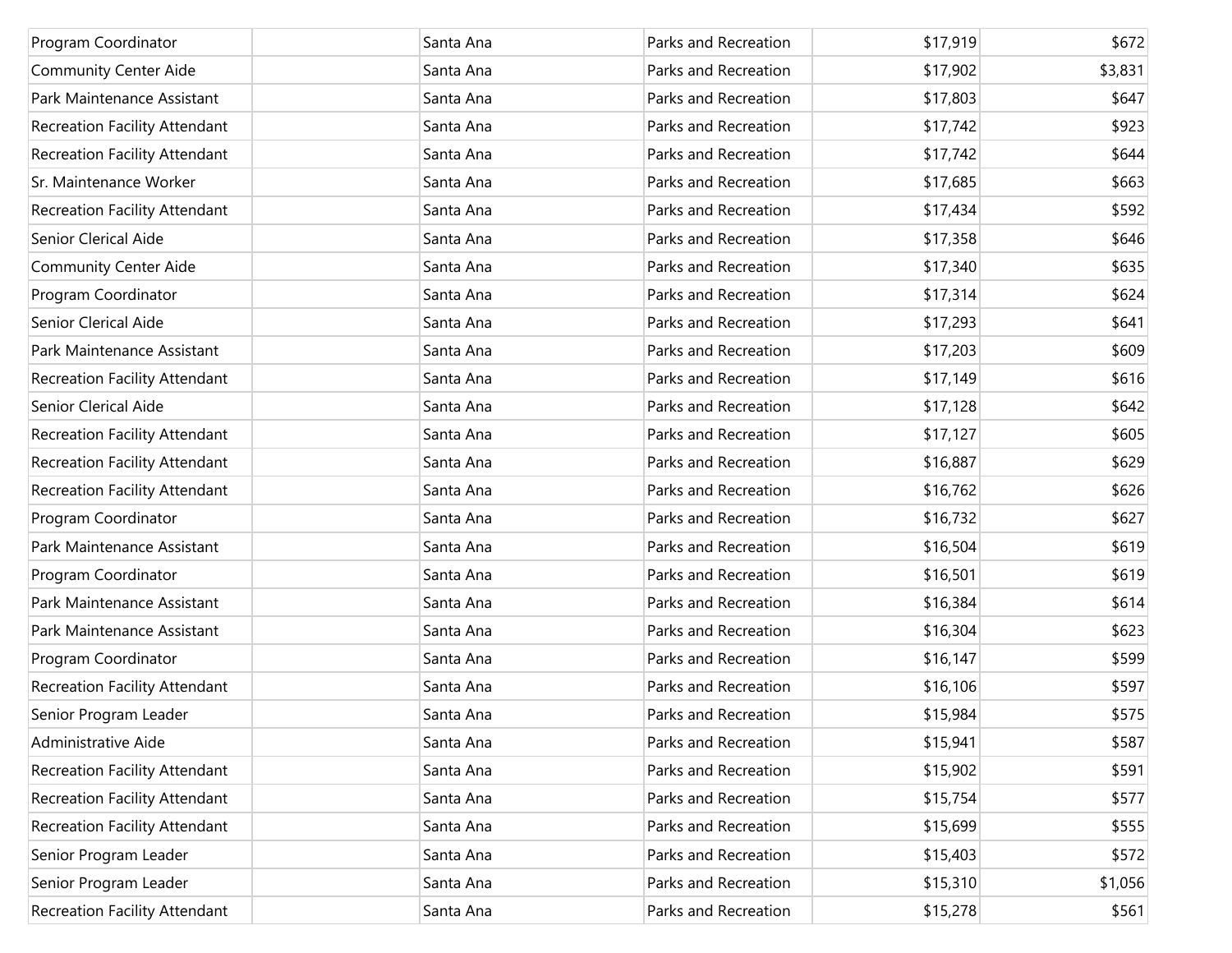| Recreation Leader             | Santa Ana | Parks and Recreation | \$15,227 | \$4,900 |
|-------------------------------|-----------|----------------------|----------|---------|
| Recreation Facility Attendant | Santa Ana | Parks and Recreation | \$15,148 | \$554   |
| <b>Community Center Aide</b>  | Santa Ana | Parks and Recreation | \$15,051 | \$554   |
| Recreation Facility Attendant | Santa Ana | Parks and Recreation | \$14,867 | \$3,466 |
| Program Leader II             | Santa Ana | Parks and Recreation | \$14,834 | \$3,119 |
| Program Leader II             | Santa Ana | Parks and Recreation | \$14,564 | \$517   |
| Administrative Intern         | Santa Ana | Parks and Recreation | \$14,259 | \$535   |
| <b>Community Center Aide</b>  | Santa Ana | Parks and Recreation | \$14,116 | \$3,646 |
| Program Coordinator           | Santa Ana | Parks and Recreation | \$13,995 | \$510   |
| Program Coordinator           | Santa Ana | Parks and Recreation | \$13,792 | \$510   |
| Program Leader II             | Santa Ana | Parks and Recreation | \$13,770 | \$2,879 |
| Special Events Leader I       | Santa Ana | Parks and Recreation | \$13,750 | \$487   |
| Program Coordinator           | Santa Ana | Parks and Recreation | \$13,568 | \$509   |
| Special Events Leader II      | Santa Ana | Parks and Recreation | \$13,556 | \$505   |
| Program Coordinator           | Santa Ana | Parks and Recreation | \$13,252 | \$497   |
| Program Leader II             | Santa Ana | Parks and Recreation | \$13,104 | \$487   |
| Program Leader II             | Santa Ana | Parks and Recreation | \$13,100 | \$2,842 |
| Program Leader II             | Santa Ana | Parks and Recreation | \$12,931 | \$482   |
| Animal Keeper I               | Santa Ana | Parks and Recreation | \$12,910 | \$453   |
| Cashier                       | Santa Ana | Parks and Recreation | \$12,765 | \$455   |
| Program Leader II             | Santa Ana | Parks and Recreation | \$12,591 | \$468   |
| Senior Clerical Aide          | Santa Ana | Parks and Recreation | \$12,493 | \$468   |
| Program Leader II             | Santa Ana | Parks and Recreation | \$12,460 | \$464   |
| Program Leader II             | Santa Ana | Parks and Recreation | \$12,425 | \$462   |
| Program Leader II             | Santa Ana | Parks and Recreation | \$12,412 | \$462   |
| <b>Community Center Aide</b>  | Santa Ana | Parks and Recreation | \$12,410 | \$441   |
| Program Leader II             | Santa Ana | Parks and Recreation | \$12,390 | \$460   |
| Program Leader II             | Santa Ana | Parks and Recreation | \$12,381 | \$461   |
| Maintenance Attendant         | Santa Ana | Parks and Recreation | \$12,304 | \$2,713 |
| Program Leader II             | Santa Ana | Parks and Recreation | \$12,300 | \$455   |
| Program Leader II             | Santa Ana | Parks and Recreation | \$12,294 | \$459   |
| Maintenance Attendant         | Santa Ana | Parks and Recreation | \$12,274 | \$460   |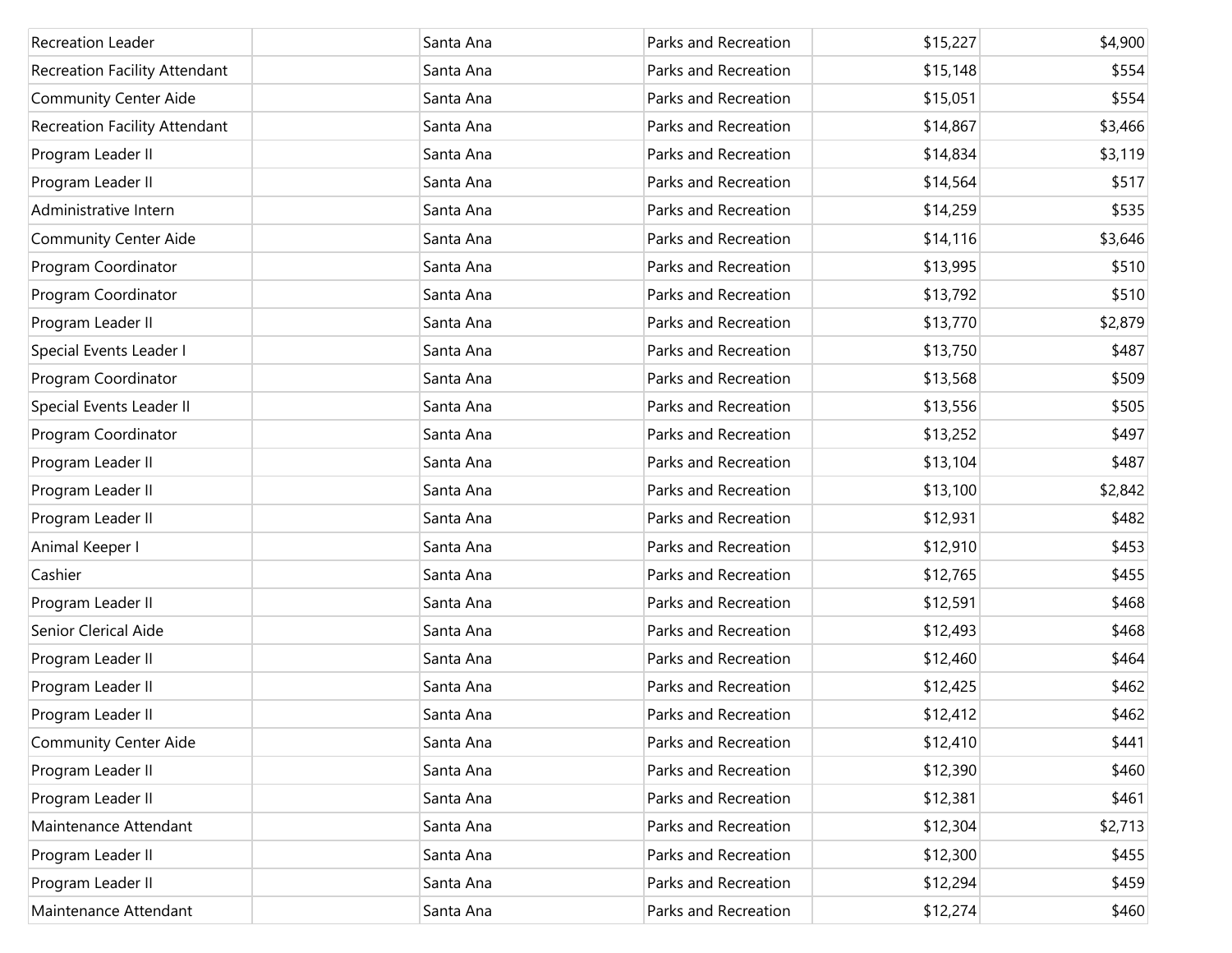| Program Leader II                    | Santa Ana | Parks and Recreation | \$12,227 | \$441   |
|--------------------------------------|-----------|----------------------|----------|---------|
| Program Leader II                    | Santa Ana | Parks and Recreation | \$12,081 | \$451   |
| <b>Community Center Aide</b>         | Santa Ana | Parks and Recreation | \$12,072 | \$453   |
| Recreation Facility Attendant        | Santa Ana | Parks and Recreation | \$11,995 | \$433   |
| Program Leader II                    | Santa Ana | Parks and Recreation | \$11,994 | \$446   |
| Maintenance Attendant                | Santa Ana | Parks and Recreation | \$11,941 | \$444   |
| Program Leader II                    | Santa Ana | Parks and Recreation | \$11,927 | \$445   |
| Cashier                              | Santa Ana | Parks and Recreation | \$11,885 | \$436   |
| Program Leader II                    | Santa Ana | Parks and Recreation | \$11,804 | \$419   |
| Animal Keeper I                      | Santa Ana | Parks and Recreation | \$11,760 | \$403   |
| Program Leader II                    | Santa Ana | Parks and Recreation | \$11,585 | \$431   |
| Animal Keeper I                      | Santa Ana | Parks and Recreation | \$11,541 | \$410   |
| Program Leader II                    | Santa Ana | Parks and Recreation | \$11,522 | \$432   |
| Program Leader II                    | Santa Ana | Parks and Recreation | \$11,497 | \$428   |
| Program Leader II                    | Santa Ana | Parks and Recreation | \$11,488 | \$427   |
| Program Leader II                    | Santa Ana | Parks and Recreation | \$11,393 | \$424   |
| Maintenance Attendant                | Santa Ana | Parks and Recreation | \$11,145 | \$418   |
| Animal Keeper I                      | Santa Ana | Parks and Recreation | \$11,123 | \$392   |
| <b>Recreation Facility Attendant</b> | Santa Ana | Parks and Recreation | \$11,003 | \$398   |
| Maintenance Attendant                | Santa Ana | Parks and Recreation | \$10,846 | \$403   |
| Maintenance Attendant                | Santa Ana | Parks and Recreation | \$10,798 | \$405   |
| Senior Clerical Aide                 | Santa Ana | Parks and Recreation | \$10,793 | \$367   |
| <b>Recreation Facility Attendant</b> | Santa Ana | Parks and Recreation | \$10,738 | \$398   |
| Senior Clerical Aide                 | Santa Ana | Parks and Recreation | \$10,680 | \$3,104 |
| Animal Keeper I                      | Santa Ana | Parks and Recreation | \$10,547 | \$385   |
| Animal Keeper I                      | Santa Ana | Parks and Recreation | \$10,532 | \$373   |
| Maintenance Attendant                | Santa Ana | Parks and Recreation | \$10,309 | \$384   |
| Computer Technician                  | Santa Ana | Parks and Recreation | \$10,206 | \$383   |
| Maintenance Attendant                | Santa Ana | Parks and Recreation | \$10,198 | \$382   |
| Program Leader II                    | Santa Ana | Parks and Recreation | \$10,153 | \$376   |
| Program Leader II                    | Santa Ana | Parks and Recreation | \$10,150 | \$376   |
| Maintenance Attendant                | Santa Ana | Parks and Recreation | \$10,142 | \$368   |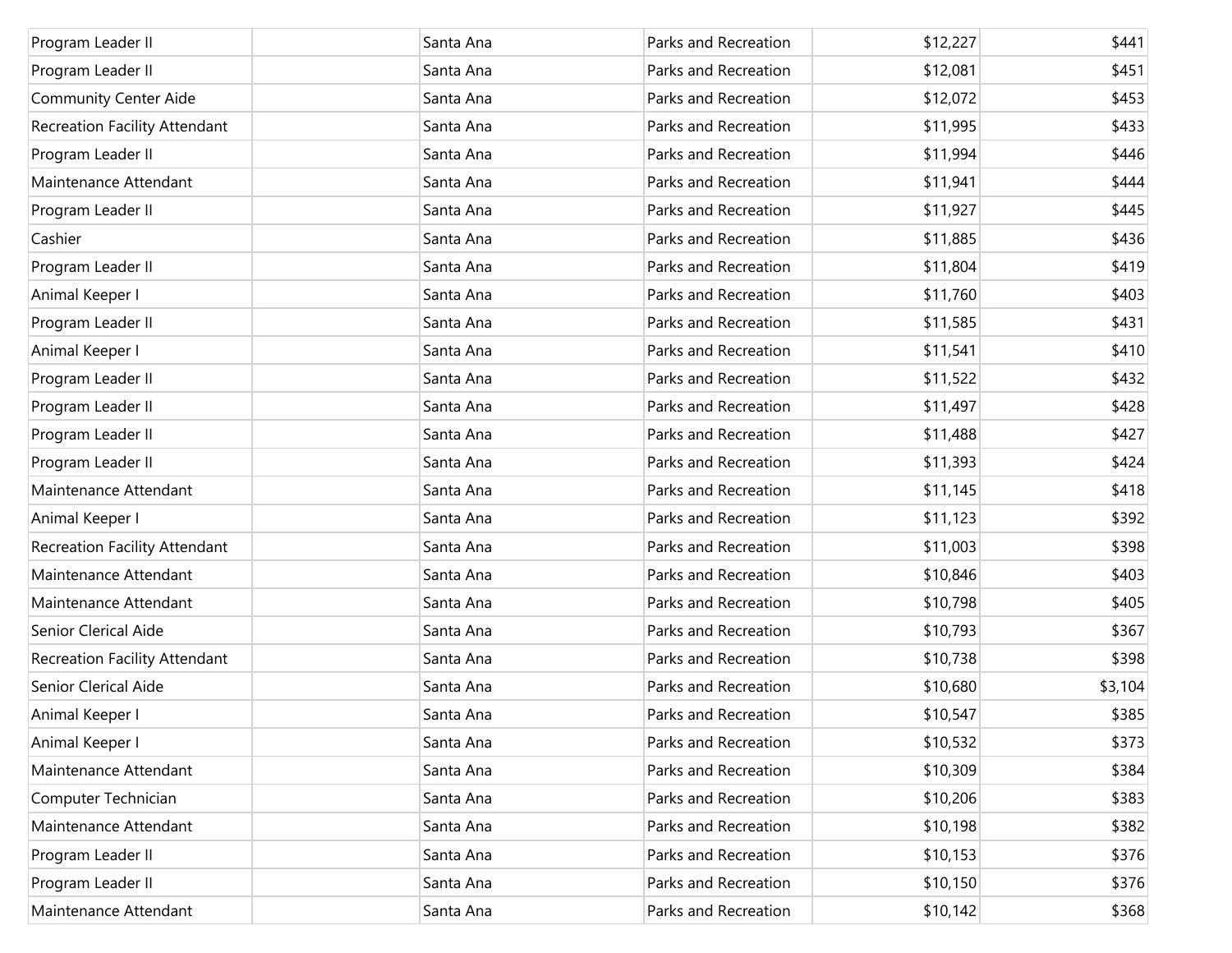| Special Events Leader I      | Santa Ana | Parks and Recreation | \$10,059 | \$375   |
|------------------------------|-----------|----------------------|----------|---------|
| Special Events Leader I      | Santa Ana | Parks and Recreation | \$10,036 | \$2,280 |
| <b>Recreation Leader</b>     | Santa Ana | Parks and Recreation | \$10,009 | \$4,249 |
| Program Leader II            | Santa Ana | Parks and Recreation | \$9,922  | \$368   |
| Program Leader II            | Santa Ana | Parks and Recreation | \$9,909  | \$367   |
| Program Leader II            | Santa Ana | Parks and Recreation | \$9,873  | \$367   |
| Administrative Aide          | Santa Ana | Parks and Recreation | \$9,735  | \$365   |
| Cashier                      | Santa Ana | Parks and Recreation | \$9,697  | \$353   |
| Maintenance Attendant        | Santa Ana | Parks and Recreation | \$9,598  | \$360   |
| Animal Keeper I              | Santa Ana | Parks and Recreation | \$9,497  | \$322   |
| Senior Clerical Aide         | Santa Ana | Parks and Recreation | \$9,464  | \$350   |
| Program Leader II            | Santa Ana | Parks and Recreation | \$9,450  | \$354   |
| <b>Clerical Aide</b>         | Santa Ana | Parks and Recreation | \$9,357  | \$323   |
| Program Leader II            | Santa Ana | Parks and Recreation | \$9,303  | \$344   |
| Maintenance Attendant        | Santa Ana | Parks and Recreation | \$9,192  | \$341   |
| Program Leader II            | Santa Ana | Parks and Recreation | \$9,035  | \$336   |
| Program Leader II            | Santa Ana | Parks and Recreation | \$8,979  | \$332   |
| Maintenance Attendant        | Santa Ana | Parks and Recreation | \$8,843  | \$332   |
| Senior Clerical Aide         | Santa Ana | Parks and Recreation | \$8,837  | \$328   |
| <b>Community Center Aide</b> | Santa Ana | Parks and Recreation | \$8,751  | \$310   |
| Program Leader II            | Santa Ana | Parks and Recreation | \$8,742  | \$325   |
| Program Leader II            | Santa Ana | Parks and Recreation | \$8,729  | \$325   |
| Program Leader II            | Santa Ana | Parks and Recreation | \$8,456  | \$313   |
| Program Coordinator          | Santa Ana | Parks and Recreation | \$8,454  | \$305   |
| Administrative Intern        | Santa Ana | Parks and Recreation | \$8,288  | \$311   |
| Maintenance Attendant        | Santa Ana | Parks and Recreation | \$8,148  | \$297   |
| Program Leader II            | Santa Ana | Parks and Recreation | \$7,780  | \$289   |
| Program Leader II            | Santa Ana | Parks and Recreation | \$7,345  | \$271   |
| Program Leader II            | Santa Ana | Parks and Recreation | \$7,299  | \$271   |
| Program Coordinator          | Santa Ana | Parks and Recreation | \$7,258  | \$207   |
| Program Leader II            | Santa Ana | Parks and Recreation | \$6,980  | \$259   |
| Program Leader II            | Santa Ana | Parks and Recreation | \$6,761  | \$249   |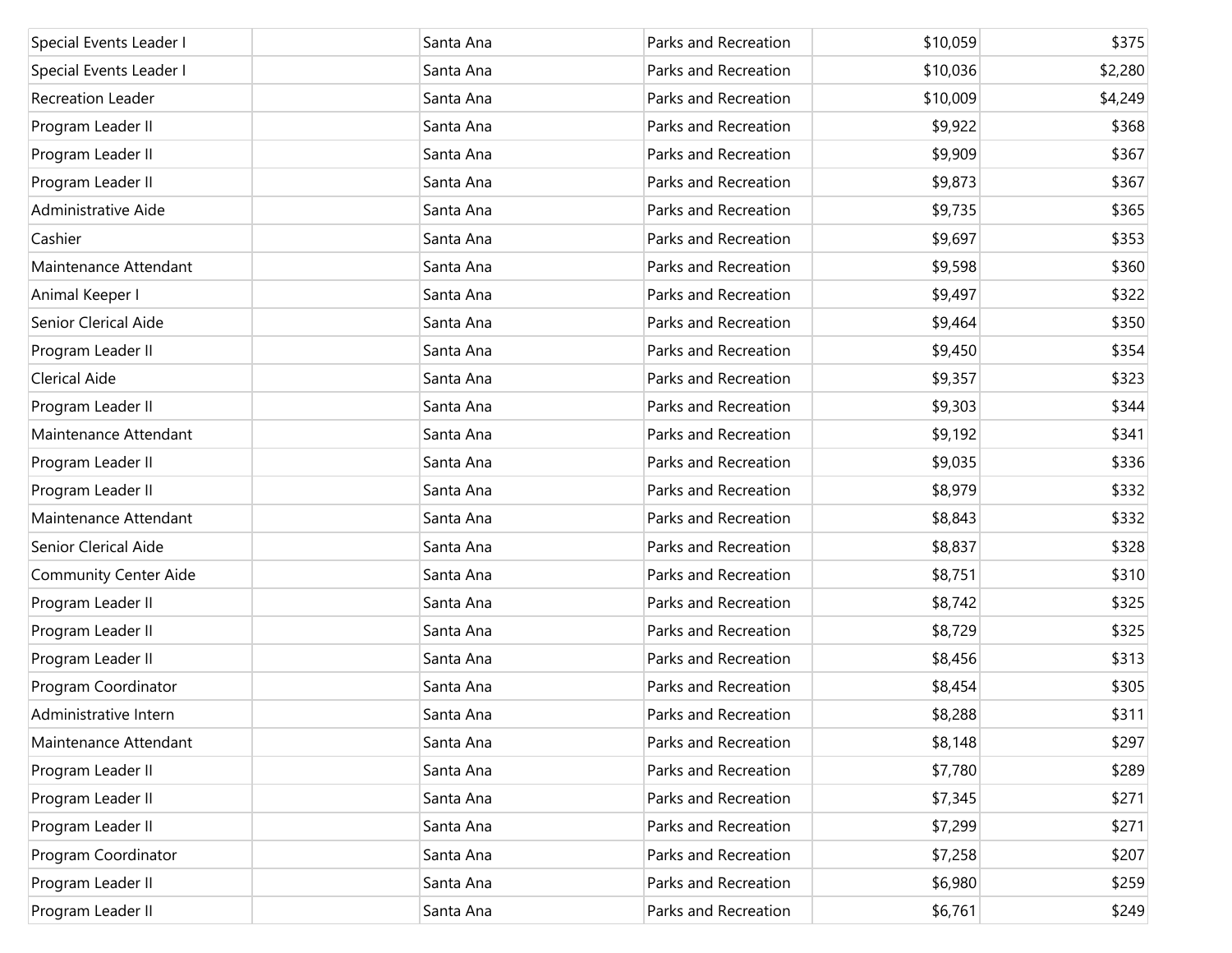| Sr. Administrative Intern                | Santa Ana | Parks and Recreation | \$6,744 | \$253 |
|------------------------------------------|-----------|----------------------|---------|-------|
| Program Coordinator                      | Santa Ana | Parks and Recreation | \$6,415 | \$241 |
| Program Leader II                        | Santa Ana | Parks and Recreation | \$6,352 | \$235 |
| Senior Clerical Aide                     | Santa Ana | Parks and Recreation | \$6,153 | \$231 |
| Program Leader II                        | Santa Ana | Parks and Recreation | \$6,077 | \$228 |
| <b>Community Center Aide</b>             | Santa Ana | Parks and Recreation | \$5,765 | \$202 |
| Senior Clerical Aide                     | Santa Ana | Parks and Recreation | \$5,617 | \$211 |
| Program Leader II                        | Santa Ana | Parks and Recreation | \$5,576 | \$209 |
| Program Leader II                        | Santa Ana | Parks and Recreation | \$5,544 | \$169 |
| Program Leader II                        | Santa Ana | Parks and Recreation | \$5,318 | \$161 |
| Administrative Intern                    | Santa Ana | Parks and Recreation | \$5,125 | \$192 |
| Program Leader II                        | Santa Ana | Parks and Recreation | \$4,944 | \$182 |
| Recreation Facility Attendant            | Santa Ana | Parks and Recreation | \$4,820 | \$167 |
| Program Leader II                        | Santa Ana | Parks and Recreation | \$4,792 | \$173 |
| Program Leader II                        | Santa Ana | Parks and Recreation | \$4,713 | \$177 |
| Program Leader II                        | Santa Ana | Parks and Recreation | \$4,652 | \$174 |
| Maintenance Attendant                    | Santa Ana | Parks and Recreation | \$4,493 | \$161 |
| Program Leader II                        | Santa Ana | Parks and Recreation | \$4,472 | \$164 |
| Sr. Administrative Intern<br>(Emergency) | Santa Ana | Parks and Recreation | \$4,249 | \$159 |
| Program Leader II                        | Santa Ana | Parks and Recreation | \$4,215 | \$150 |
| Program Leader II                        | Santa Ana | Parks and Recreation | \$4,051 | \$146 |
| <b>Community Center Aide</b>             | Santa Ana | Parks and Recreation | \$4,013 | \$144 |
| Park Maintenance Assistant               | Santa Ana | Parks and Recreation | \$3,966 | \$123 |
| Program Leader II                        | Santa Ana | Parks and Recreation | \$3,942 | \$148 |
| Cashier                                  | Santa Ana | Parks and Recreation | \$3,922 | \$142 |
| Program Leader II                        | Santa Ana | Parks and Recreation | \$3,919 | \$147 |
| Program Leader II                        | Santa Ana | Parks and Recreation | \$3,847 | \$138 |
| Senior Clerical Aide                     | Santa Ana | Parks and Recreation | \$3,782 | \$369 |
| Senior Program Leader                    | Santa Ana | Parks and Recreation | \$3,583 | \$134 |
| Program Leader II                        | Santa Ana | Parks and Recreation | \$3,504 | \$125 |
| Maintenance Attendant                    | Santa Ana | Parks and Recreation | \$3,406 | \$333 |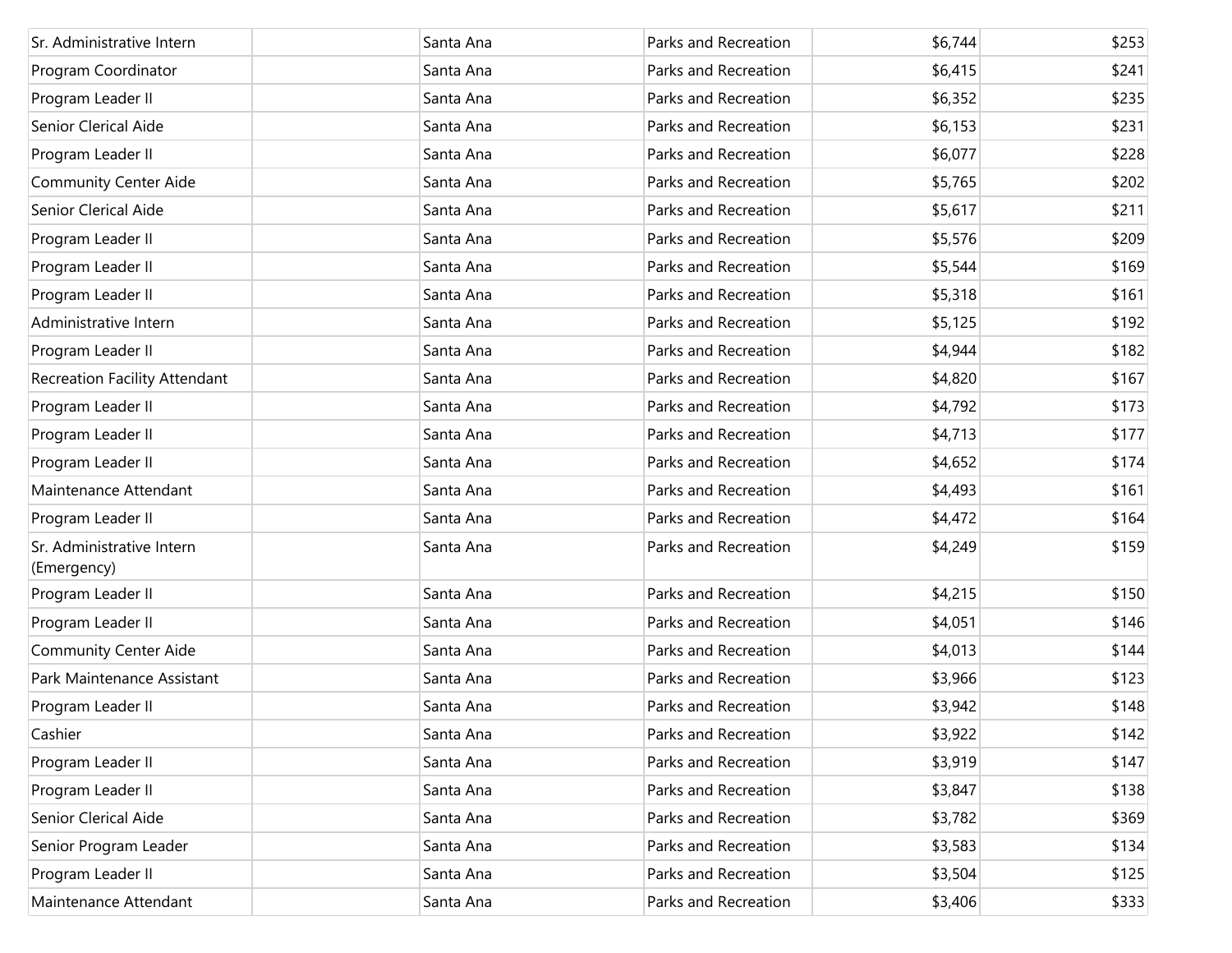| <b>Community Center Aide</b>       | Santa Ana | Parks and Recreation | \$3,337 | \$1,138 |
|------------------------------------|-----------|----------------------|---------|---------|
| Program Leader II                  | Santa Ana | Parks and Recreation | \$3,294 | \$124   |
| Program Coordinator<br>(Emergency) | Santa Ana | Parks and Recreation | \$3,265 | \$114   |
| Maintenance Attendant              | Santa Ana | Parks and Recreation | \$3,238 | \$121   |
| Park Maintenance Assistant         | Santa Ana | Parks and Recreation | \$3,225 | \$116   |
| Program Leader II                  | Santa Ana | Parks and Recreation | \$3,042 | \$114   |
| Program Leader II                  | Santa Ana | Parks and Recreation | \$2,980 | \$112   |
| Program Leader II                  | Santa Ana | Parks and Recreation | \$2,944 | \$110   |
| Senior Program Leader              | Santa Ana | Parks and Recreation | \$2,823 | \$106   |
| Program Leader II                  | Santa Ana | Parks and Recreation | \$2,811 | \$103   |
| Program Coordinator                | Santa Ana | Parks and Recreation | \$2,772 | \$99    |
| Program Leader II                  | Santa Ana | Parks and Recreation | \$2,761 | \$104   |
| Program Leader II                  | Santa Ana | Parks and Recreation | \$2,530 | \$89    |
| Program Leader II                  | Santa Ana | Parks and Recreation | \$2,495 | \$90    |
| Program Coordinator                | Santa Ana | Parks and Recreation | \$2,385 | \$89    |
| Program Leader II                  | Santa Ana | Parks and Recreation | \$2,260 | \$85    |
| Program Leader II                  | Santa Ana | Parks and Recreation | \$2,116 | \$79    |
| Program Leader II                  | Santa Ana | Parks and Recreation | \$1,977 | \$74    |
| Student Intern                     | Santa Ana | Parks and Recreation | \$1,956 | \$73    |
| Page                               | Santa Ana | Parks and Recreation | \$1,954 | \$73    |
| Tutor                              | Santa Ana | Parks and Recreation | \$1,928 | \$72    |
| Program Leader II                  | Santa Ana | Parks and Recreation | \$1,883 | \$71    |
| Tutor                              | Santa Ana | Parks and Recreation | \$1,872 | \$70    |
| Program Leader II                  | Santa Ana | Parks and Recreation | \$1,788 | \$67    |
| Program Leader II                  | Santa Ana | Parks and Recreation | \$1,709 | \$64    |
| Program Leader II                  | Santa Ana | Parks and Recreation | \$1,695 | \$61    |
| Page                               | Santa Ana | Parks and Recreation | \$1,684 | \$63    |
| Page                               | Santa Ana | Parks and Recreation | \$1,606 | \$60    |
| Program Leader II                  | Santa Ana | Parks and Recreation | \$1,545 | \$58    |
| Program Leader II                  | Santa Ana | Parks and Recreation | \$1,394 | \$52    |
| Program Leader II                  | Santa Ana | Parks and Recreation | \$1,390 | \$49    |